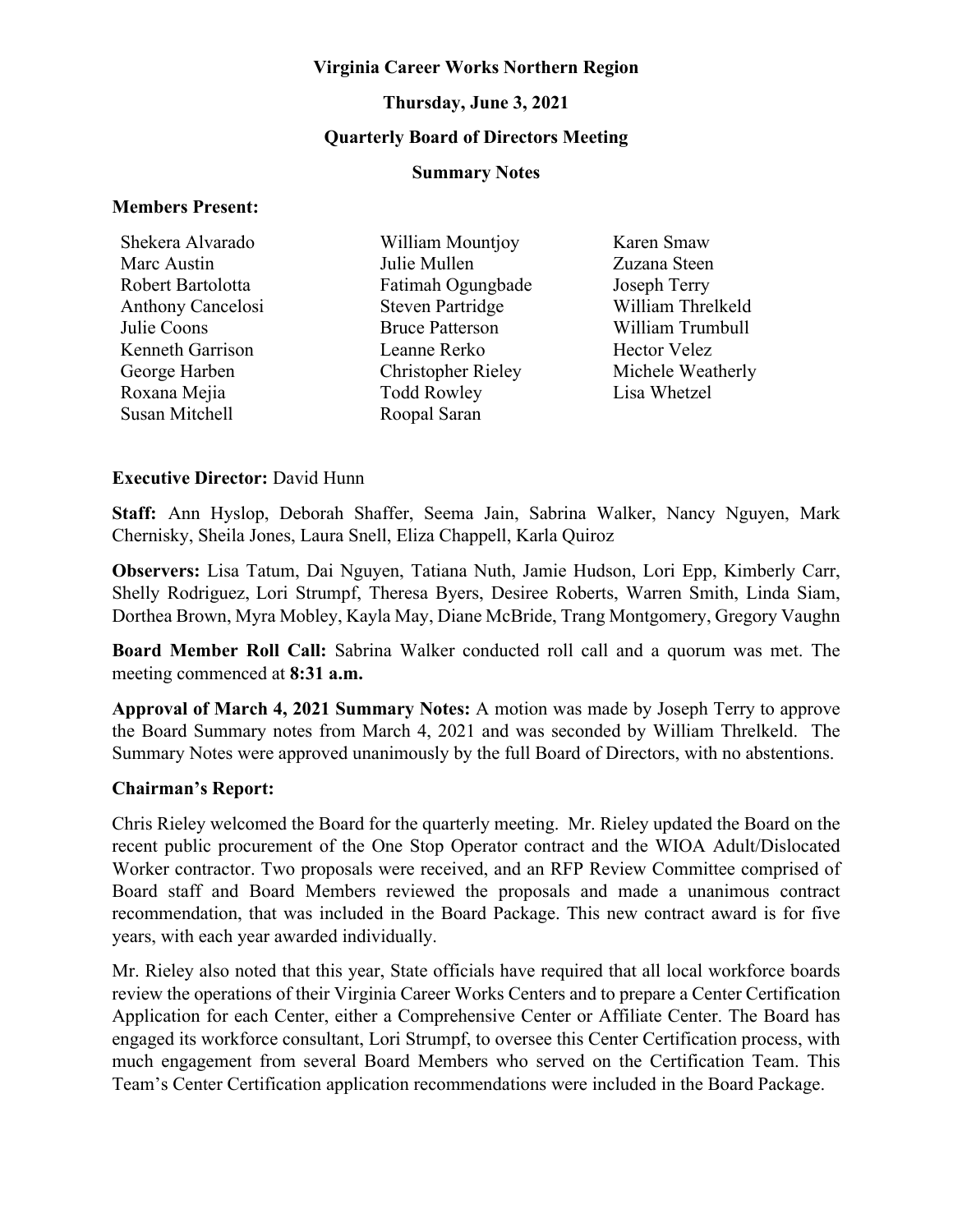Lastly, Mr. Rieley covered the other Board issues that would be discussed during the meeting, including the LinkedIn Learning License initiative and the Board's annual Return on Investment Study.

Mr. Rieley then asked for Committee Report Updates, as follows

**Quality Assurance Committee:** Fatimah Ogungbade reported for the Quality Assurance Committee.

- The Quality Assurance Committee last met on March 31, 2021.
- At this last meeting, the Committee approved seven (7) new Eligible Training Providers and their programs, and expanded course offerings from five (5) current training providers.
- The Committee also received an update on the Center Certification Process, that the Board will hear more details on later in this meeting.
- Most, if not all, of the Area #11 Eligible Training Providers have reported that they are back to normal operating status, whether they are delivering training virtually, in-person following CDC guidelines, or a hybrid option of both.

**Youth Committee:** Roopal Saran reported for the Youth Committee.

- The last meeting of the Youth Committee convened on May 25, 2021.
- As of April 30, 2021, the Northern Virginia WIOA Youth Program was at 114 enrollments, and currently at 100% Out of School Youth enrollments. The Northern Virginia WIOA Youth program is currently  $3<sup>rd</sup>$  in the State in terms of enrollments, in comparison with other local workforce development board's WIOA Youth Programs.
- The Northern Virginia WIOA Youth Pay for Performance Project, focusing on foster care and justice-involved youth, is currently at 13 enrollments.
- The Committee approved the revised Work Experience Policy, to include the updated Virginia minimum wage rate that took effect as of May  $1<sup>st</sup>$ . The Board will review this policy later during this meeting.

**The** *SkillSource* **Group, Inc. (SSG) Board of Directors**: Hector Velez reported for the *SSG*  Board of Directors. Since the Virginia Career Works Northern Board meeting in March 2021, the SSG Board of Directors and its Executive Committee have met and acted on the following items:

• The Board reviewed and approved a Revised FY 2021 Budget for The *SkillSource* Group, Inc. The Revised Budget included:

- Additional \$500,000 in grant funding for the VCCS COVID-19 Dislocated Worker National Emergency Grant. These funds will allow the Fairfax County Public Health Department to reach into communities to inform them of the COVID Vaccine opportunities.
- New grant extension for Re-Employing Virginians (REV) funding from Fairfax County
- Adjustments to Prince William County and City of Manassas CARES projects, due to changes in Indirect Cost Rate methodology.
- New grant extensions for the Wagner-Peyser Initiative in Prince William County and The Bay Consortium for the period of April to June 2021.
- Additional anticipated funding from the Greater Washington Community Foundation.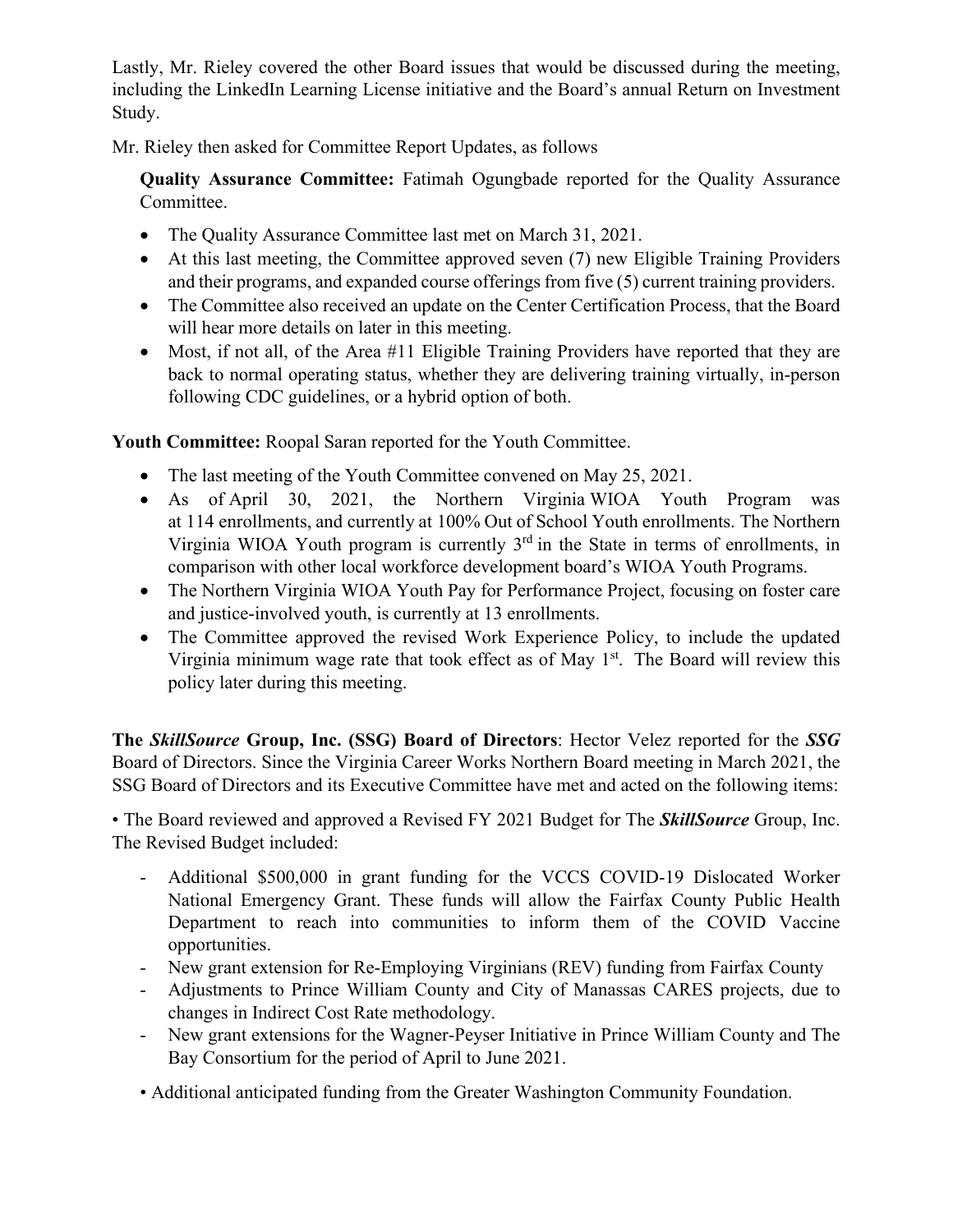- The Board reviewed and approved a proposed FY 2022 Budget for The *SkillSource* Group, Inc that this Virginia Career Works Northern Board will consider shortly. With new large increases in Federal WIOA funding for FY 2022, this Budget will allow our local area to add more One Stop Operator staff and to serve more jobseekers and employers.
- The Board approved the public release of the Virginia Career Works Northern WIOA One Stop Operator RFP and Adult/Dislocated Worker RFP. Two responses were received, and this Board will consider the contract ratification shortly.
- The Board was updated by staff on the City of Manassas GED Graduate Initiative, which focused on assisting City residents to earn this GED certification for free. Over 50 City residents are participating in this effort, which will extend into FY 2022.
- The Board authorized a new contract with American Government Services, LLC, which will provide a cloud-based data reporting tool for a *SkillSource* Group employee to support the ICF International H1B One Workforce Grant for the next four years.
- The *SkillSource* Group Board of Directors will next meet on June 24th.

Mr. Rieley then called for any comments from the General Public. There were none.

# **Necessary Board Actions Aligned with Approved 2017-2020 Strategic Priorities**

# **Become a Thought Leader for Workforce Development**

# **FY 2022 The** *SkillSource* **Group Budget – Second Draft**

# David Hunn reported **The FY 2022 SkillSource budget reflects nearly \$8.19 million in revenues and \$8.21 million in expenses, with a resulting Decrease in Net Assets of \$18,507.**

The State has released the FY 2022 WIOA allocations; Virginia received a significant increase in WIOA allocations across all three funding streams, and Area #11 received a 71% increase in WIOA Adult allocations, a 72% increase in WIOA Youth allocations, and a 40% increase in WIOA Dislocated Worker allocations. **The actual FY 2022 WIOA allocations have now been included in this budget version**. Carry-in is projected at the FY 2021 budgeted One-Stop Set Aside and savings from reduced indirect costs from FY 2021 that can be charged to WIOA, or \$181,547, collectively.

The FY 2022 budget reflects 10% WIOA Administration (maximum allowable is 10%) and transfers of \$430,000 from the Dislocated Worker to Adult program. **The WIOA Adult & Dislocated Worker Training rate stands at 43%, as compared to the State-required 40%.**

Additional personnel and fringe budget assumptions include:

*SkillSource* Group

- 17 FTEs with nearly 5 funded directly by WIOA, including portions of the President and CEO, Director of Budget & Financial Accounting, Junior Accountant, Deputy Director, and Program Coordinator.
- Changes in WIOA Admin and Indirect staff allocation percentages.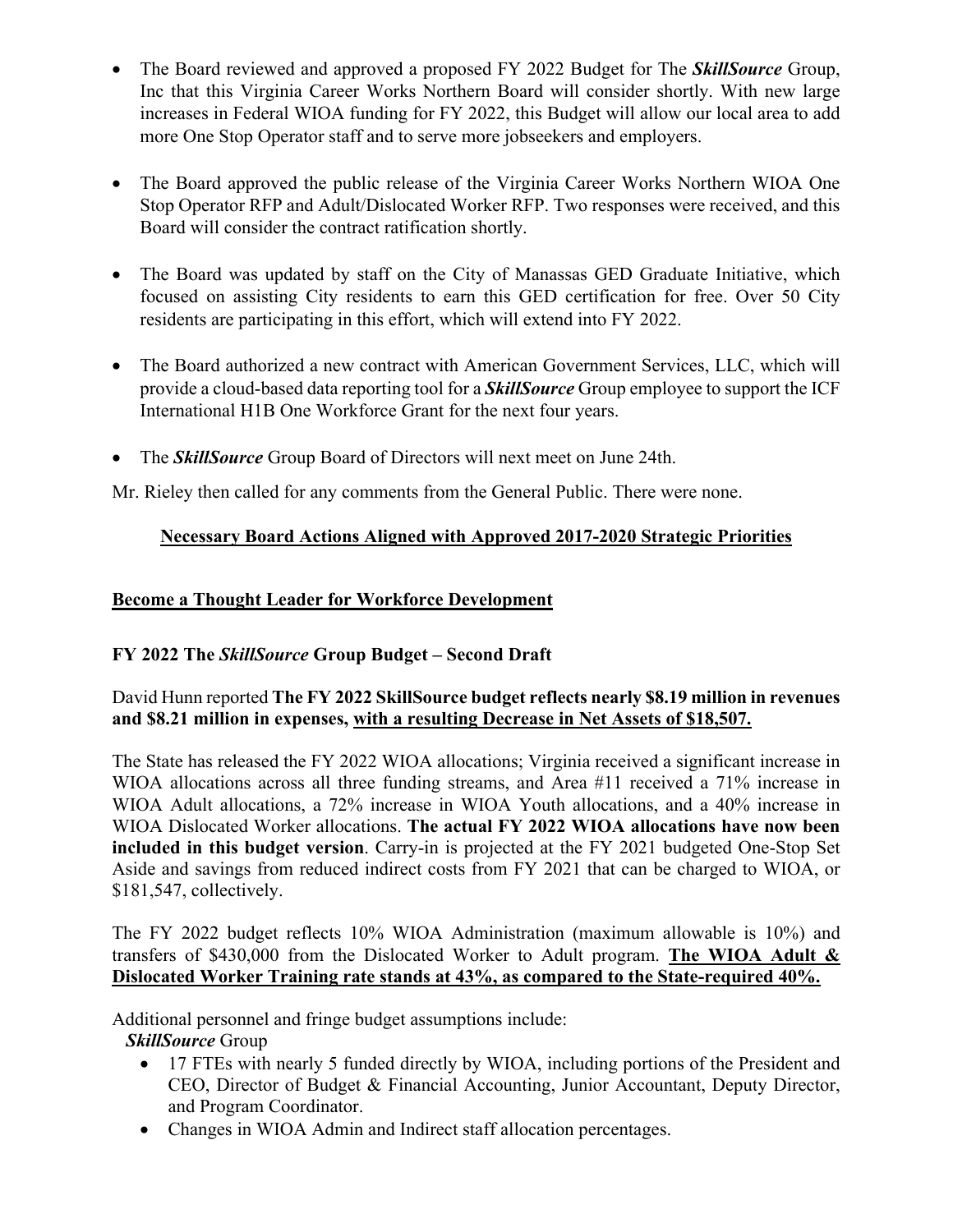- 1% preliminary cost of living increase
- 2% performance bonus pool
- 0% health insurance increase SkillSource is discussing potential changes to the current health insurance plan, that may result in future cost savings. Once finalized, this will be incorporated into future FY 2022 budget projections.
- 0% life & disability insurance increase
- 30% calculated fringe rate, which includes continued 10.4% retirement plan contribution and maximum \$520 annual match

# One-Stop Operator

• 14 FTEs with 9 for the Adult and Dislocated Worker programs and 5 for the Youth program (a reduction of 1), 1 FTE for the WIOA Title V Older Worker funding, and 2 FTE for the new Prince William County grant. Due to the increase in WIOA allocations, the One Stop Operator has been invited to propose FY 2022 increases in staffing and operations for the One-Stop Operator in the Third Draft of the FY 2022 Budget.

Since most grants are cost reimbursable, the Decrease in Net Assets is driven primarily due to estimated vacancy costs at the two Virginia Career Works – Northern Centers where *SkillSource* June 3, 2021 9 serves as the leaseholder. Four (4) Ticket to Work staff were funded through grants from the Virginia Department for Rehabilitative Services, which ended in December 2020. For FY 2022, two (2) Ticket to Work staff have been moved to other grant-funded initiatives. **There are no staff reductions proposed in this Draft Budget.**

Grants and awards incorporated in the interim FY 2022 budget include:

- Renewed award from the National Council on Aging to serve older workers through the WIOA Title V Older Worker program, known as the Senior Community Service Employment Program. (1 FTE)
- Two renewed annual awards from the Virginia Department of Health and Human Services Employment Advancement for Temporary Assistance for Needy Families (TANF) to assist current TANF participants in the VIEW program, as well as parent(s) below 200% of the Federal poverty guidelines, who reside in Fairfax, Prince William, and Loudoun in securing employment, often through paid work experience. (2.4 SSG FTEs)
- New award from the Virginia Department of Health and Human Services Employment Advancement for Temporary Assistance for Needy Families (TANF) to assist TANF participants and parent(s) below 200% of the Federal poverty guidelines in Northern Virginia, through a Pay for Performance output and outcome bonus payment structure. (1.10 SSG FTE)
- Renewed award from the Fairfax County Consolidated Community Funding Pool (CCFP) to coordinate and facilitate work experiences for Fairfax County inmates in the Pre-release program. (1.0 SSG FTE)
- Renewed award as the Supporting Organization for Go Virginia Region 7 (1.65 FTE)
- New award from ICF International through a U.S. Department of Labor H-1B grant award (1.0 SSG FTE)
- Continued funding for the VCCS COVID-19 Dislocated Worker NEG (through February 2022), the VEC COVID-19 PPE grant (through December 2021), and Fairfax County REV (through December 2021)
- Carry-in funding through 12/31/21 from the United Way Financial Empowerment Center award, which provides year-round integrated financial services in the Woodbridge Center,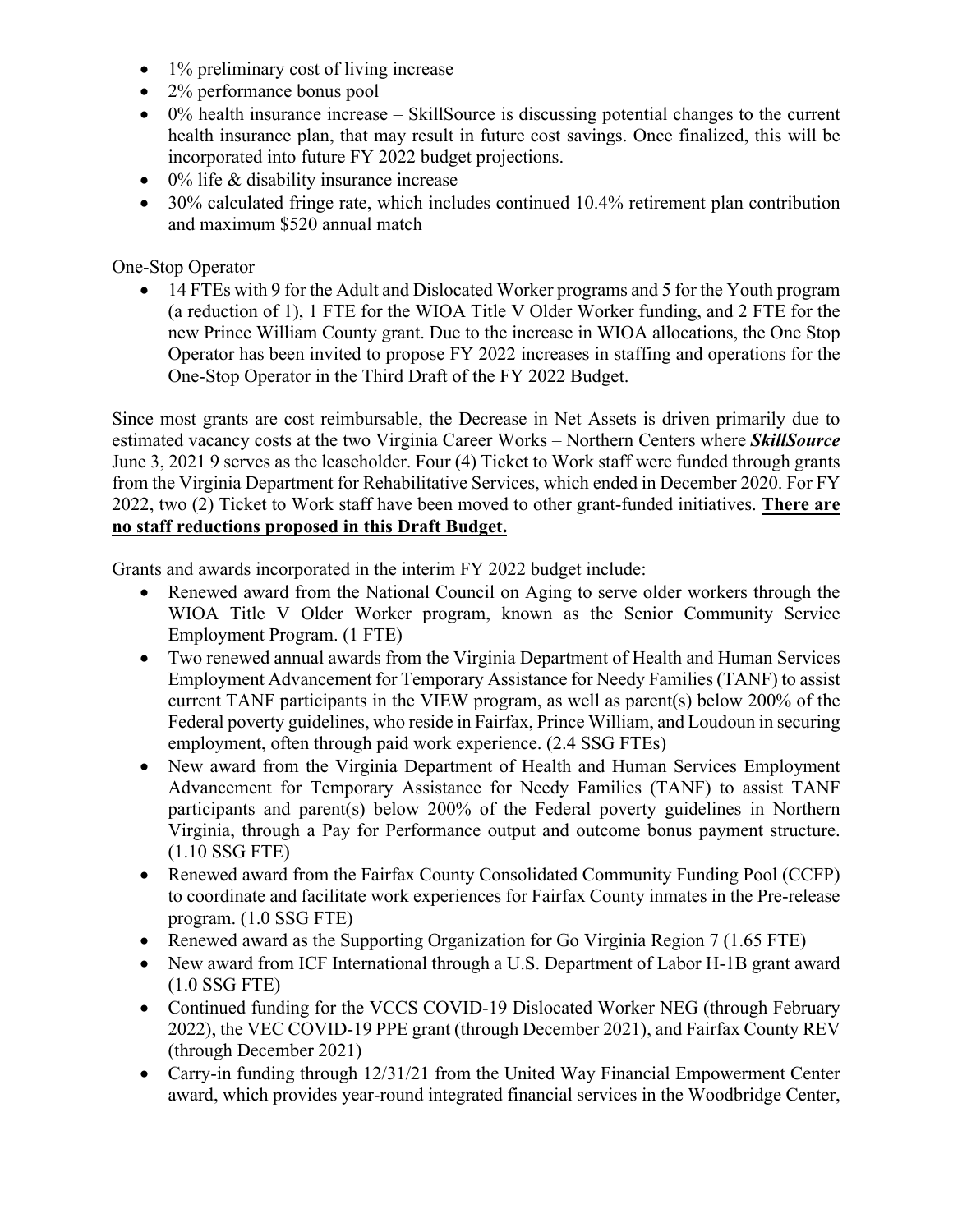and NVITE, which focuses on jobseekers moving into IT training and employment. (.18 FTE)

Elimination of the following grants and awards: VCCS Economic Equity Initiative, Area 13 Bay Area WIOA Youth Program, Virginia Department of Aging & Rehabilitative Services DEI and JSA grants, Manassas and Manassas Park CARES, VEC and Area 13 Wagner-Peyser grants, and the VCCS Rapid Response Airport Layoff Aversion Grant.

Educating Youth through Employment (EYE) is budgeted to continue in 2022 with breakeven financial results. (.1 FTE). The Woodbridge and Alexandria Center budgets incorporate an increase in rent, but expenses are otherwise presumed consistent with FY 2021, with the *SkillSource* portions represented in the line item Comprehensive Center Costs (1.65 FTEs.).

This budget version assumes 60% of indirect costs are charged to WIOA Admin, based on WIOA revenues versus total organizational revenues. The remaining 40% of indirect costs are charge to other grants based on the De minimis rate method. The De minimis rate is 10% of the Modified Total Direct Costs (MTDC). MTDC includes direct salaries and wages, applicable fringe benefits, materials and supplies, services, travel, and up to the first \$25,000 of each subaward (regardless of the period of performance of the subawards under the award). MTDC excludes equipment, capital expenditures, charges for patient care, rental costs, tuition remission, scholarships and fellowships, participant support costs and the portion of each subaward in excess of \$25,000.

A motion was made by Robert Bartolotta and seconded by Zuzana Steen to approve the Second Draft FY 2022 *SkillSource* Budget. The motion was unanimously approved by the full Board of Directors, with no abstentions.

# **Ratification of Contract Award for FY 2022 WIOA One-Stop Operator and Adult/Dislocated Worker Program Operator**

Seema Jain reported since 2002, Virginia Career Works - Northern (Workforce Area #11) and the **SkillSource** Group, Inc. has competitively bid out the contract for the Workforce Innovation and Opportunity Act (WIOA) One-Stop Operator and Adult/Dislocated Worker Program Operator. The Fairfax County Department of Family Services has been the WIOA/WIA One-Stop Operator and Adult/Dislocated Worker Program Operator since 2002.

The contract period for the current WIOA One-Stop Operator and Adult/Dislocated Worker Program Operator award ends in June 2021. SSG issued a renewal RFP for new WIOA One-Stop Operator and Adult/Dislocated Worker Program Operator services which was available from March 26, 2021 and due April 23, 2021. The RFP was distributed to a list of interested bidders. An advertisement was placed in the Washington Post during the weekends of April 3, 2021, April 10, 2021, and April 17, 2021. The RFP was also posted on the website for the National Association of Workforce Boards (NAWB). A Virtual Pre-Proposal Conference was held on April 8, 2021, at which representatives from one organization attended – Fairfax County Department of Family Services.

Two proposals were received in response to this RFP, from Fairfax County Department of Family Services and America Works. An RFP Review Committee, comprised of SSG staff and VCWN and SSG Board Members, reviewed the proposal and awarded high marks to the proposal from the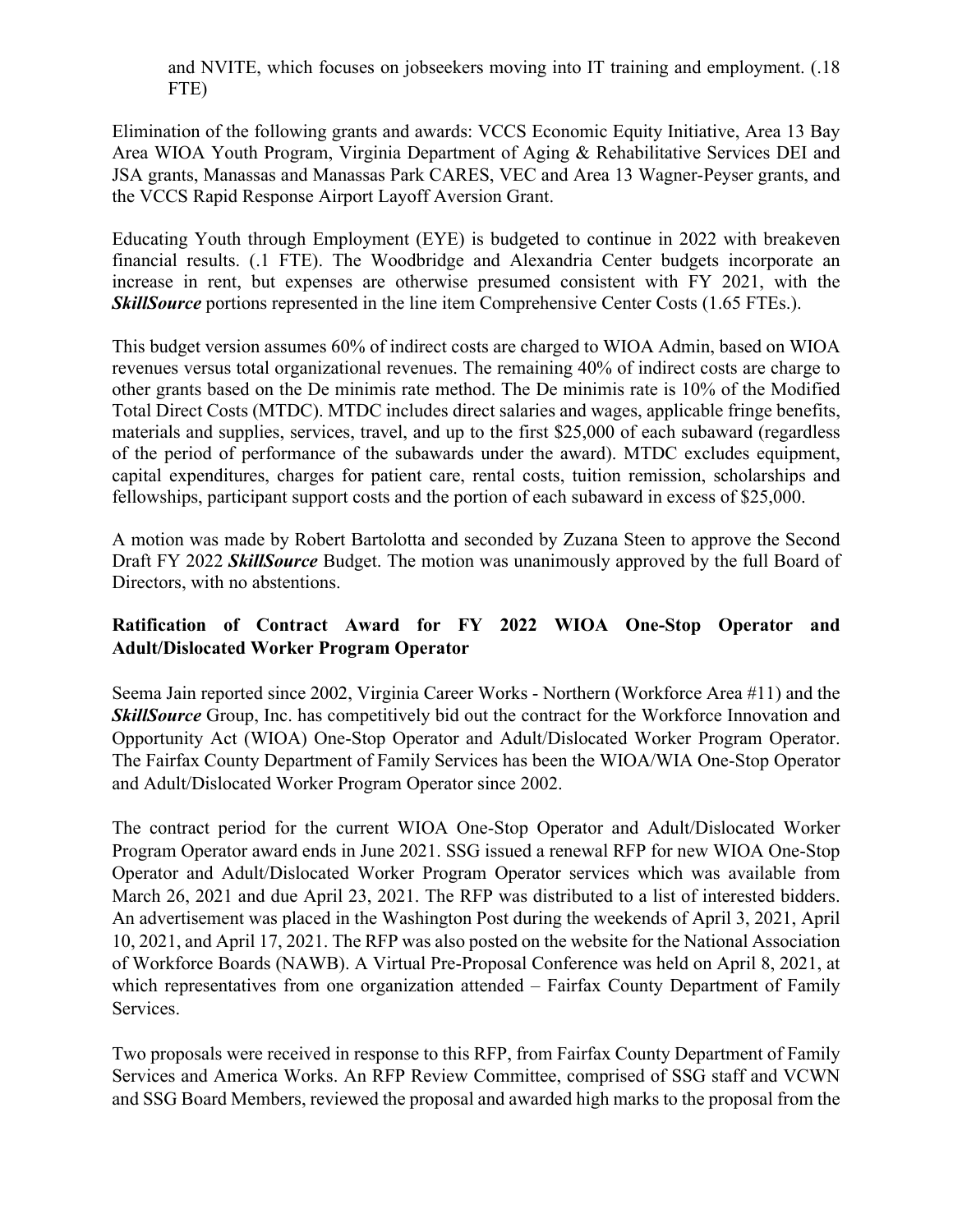Fairfax County Department of Family Services, and unanimously recommended that the *SkillSource* Board approve that the contract award be made to Fairfax County DFS.

A motion was made by Zuzana Steen and seconded by Bruce Patterson to approve the contract award for the FY 2022 WIOA One-Stop Operator and Adult/Dislocated Worker Program Operator for Virginia Career Works – Northern to Fairfax County Department of Family Services. The motion was unanimously approved by the full Board of Directors, with no abstentions

# **Expand Talent Pipeline of Youth and Adults for Business**

#### **Approval of FY 2022 VCW Northern Center Certification Applications for State Review**

The VCW Northern Board Consultant, Lori Strumpf, provided an overview on the Virginia Career Works – Northern Region Center Certification process. She reviewed the Center Certification Team (CCT), which was made up of 6 Workforce Development Board members, 2 *SkillSource* Staff, and Ms. Strumpf. She reviewed the State application process and its requirements, the CCT's steps they took to meet or exceed those requirements, and where the process stands now.

The CCT recommended that the State certify 5 Virginia Career Works – Northern One-Stop Centers:

- Virginia Career Works Prince William Center
- Virginia Career Works Loudoun Workforce Resource Center
- Virginia Career Works Cherokee Avenue Center
- Virginia Career Works Fairfax Alexandria Center
- Virginia Career Works Fairfax Annandale Center

Once all applications receive approval from the Workforce Development Board, they will be submitted to the Chief Elected Official (CEO) for final approval. After the Board Chair and CEO have signed each application, they will be submitted to the Virginia Community College System for subsequent notice to VBWD by June 30, 2021.

A motion was made by Shekera Alvarado and seconded by Anthony Cancelosi for approval of the FY 2022 VCW Northern Center Certification Applications submittal for State Review. The motion was unanimously approved by the full Board of Directors, with no abstentions.

# **Approval of Revised WIOA Youth Program Policy for Work Experience Stipend Payment**

Seema Jain reported pay cost increase for the WIOA Youth Program Work Experience Stipend. The Policy was revised on May 1, 2021 to include the Paid work experience stipends can be earned at a rate of \$9.50/ hour.

A motion was made by William Threlkeld and seconded by Steven Partridge to accept the revised WIOA Youth Program Policy for Work Experience Stipend Payment. The motion was unanimously approved by the full Board of Directors, with no abstentions.

# **Ensure Diversity of Funding Sources to Sustain Long-Term Impact**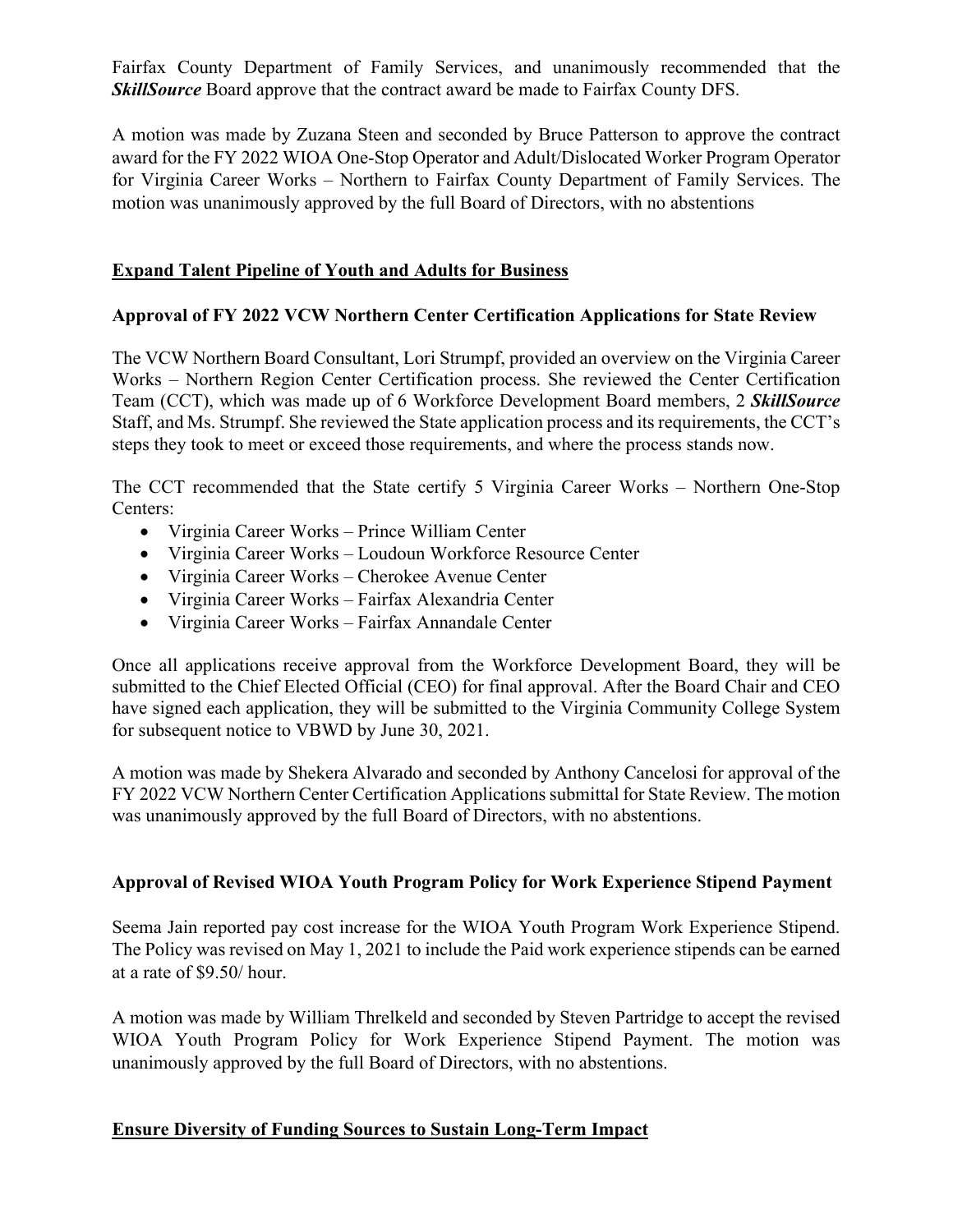# **Status Report on LinkedIn Learning License Distribution**

David Hunn gave an update on the current LinkedIn Learning License distribution. The report shows Virginia Career Works – Northern leading the state with 375 licenses issued so far. David gave also gave an update on VCWN's outreach strategies.

## **Overview of New TANF Initiative and H1B Grant Subcontract Opportunities**

Seema Jain presented on Northern VA TANF Employment Advancement Pay for Performance (P4P) Initiative to assist Northern Virginia jobseekers, with an emphasis on delivering case management and job readiness services, occupational training, subsidized work experiences, and job search assistance that will result in increased job placement, increased job retention, higher entry-level employment wages, and increased wage gains with job advancement over time.

The Virginia Department of Social Services has awarded \$150,450 from May 26, 2021 – June 30, 2022, with 3 one-year renewal options.

#### **Jobseeker Services to include:**

- Assessments
- Training
- Subsidized Work Experiences
- Supportive Services
- Job Development, Placement, and Retention
- Referrals to other Services

#### **Eligibility:**

- Must be resident of Counties of Fairfax, Prince William, Loudoun, or Cities of Manassas or Manassas Park
- Enrolled in TANF or are 200% below Federal Poverty guidelines and have a dependent

The goal is to serve 28 jobseekers, place 7 into training, 15 into employment at an average hourly wage of \$13/hour. VCWN has the **First TANF Pay for Performance (P4P) grant in the State.** 

25% would be charged to VDSS for partial operational costs, but the remaining payments would only be made after the achievement of Outputs and Outcomes, as proposed. This innovative strategy reduces risk to VDSS and guarantee of payment is made only upon successful outcome achievement; payments would only be made after independent validation of the outcomes achieved.

Seema Jain then presented on the ICF International LEAD 4 IT H-1B Initiative. The goal is to leverage Virginia's Work-Based Learning, employment, training, and economic development assets to develop dynamic workforce strategies that train workers and jobseekers for middle- to high-skilled H-1B occupations in IT and cybersecurity, and then replicate it nationally to serve the broader workforce system.